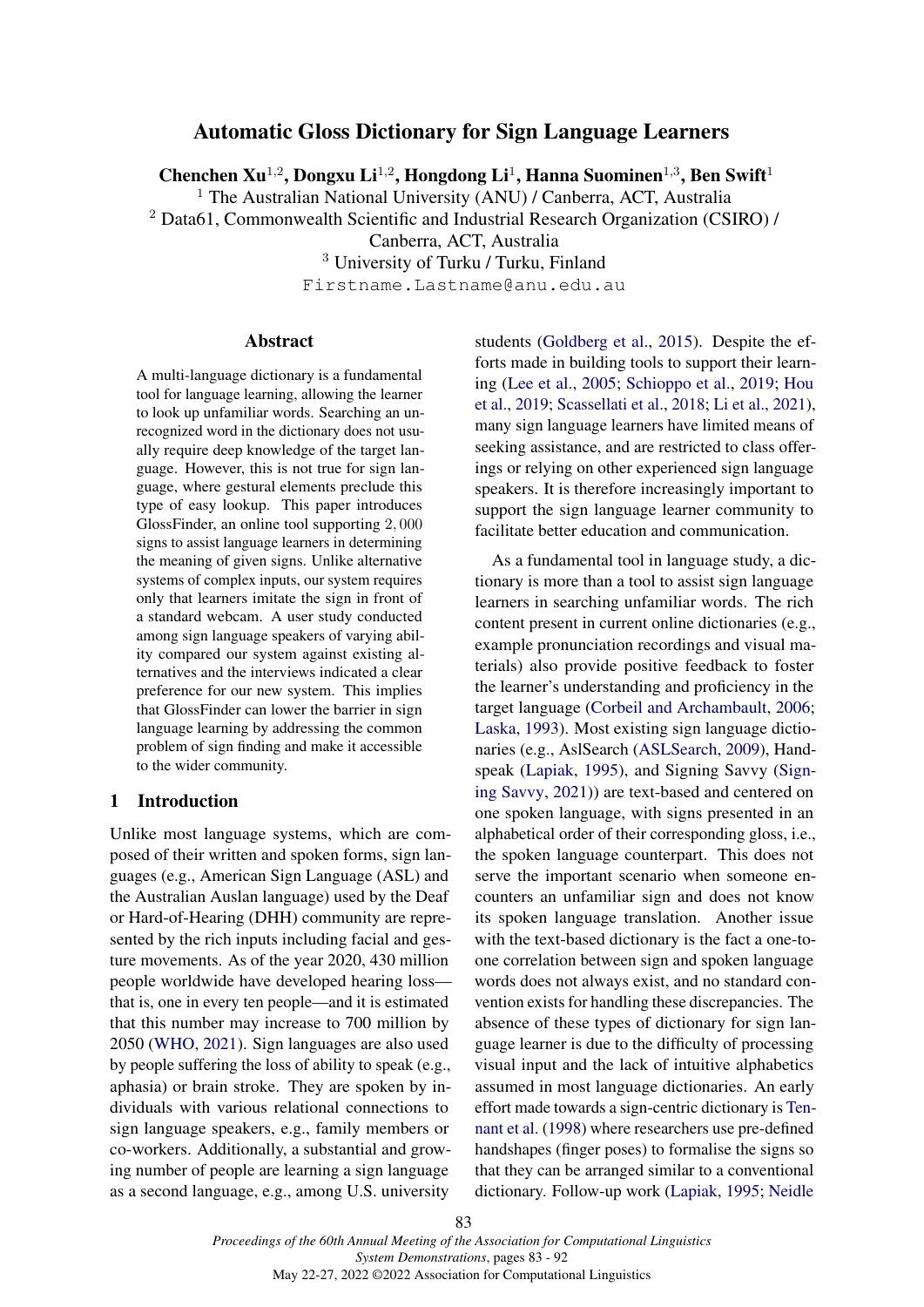[et al.,](#page-7-11) [2012;](#page-7-11) [Alonzo et al.,](#page-6-2) [2019\)](#page-6-2) parameterised the signs by key properties (e.g., handshape, position of hands, and whether the sign involves repetitive movement) to make a filtering-based search system. In addition, [Elliott et al.](#page-6-3) [\(2011\)](#page-6-3) used the Microsoft Kinect to collect human body movements from the sign language speaker and match the performed signs against the database.

Modern advancements in deep learning algorithms enable processing of unstructured video inputs, and these algorithms have been applied to sign language. Progress has been made in identifying isolated [\(Li et al.](#page-7-12) [\(2020a,](#page-7-12)[c\)](#page-7-13); [Albanie et al.](#page-6-4) [\(2020\)](#page-6-4); [Sincan and Keles](#page-7-14) [\(2020\)](#page-7-14); [Momeni et al.](#page-7-15) [\(2020\)](#page-7-15)) or continuous signs [\(Li et al.](#page-7-16) [\(2020b\)](#page-7-16); [Zhou et al.](#page-7-17) [\(2021\)](#page-7-17); [Bull et al.](#page-6-5) [\(2021\)](#page-6-5); [Duarte et al.](#page-6-6) [\(2021\)](#page-6-6); [Chen et al.](#page-6-7) [\(2022\)](#page-6-7)) from a video. This presents opportunity to develop a dictionary system, which accepts direct video inputs from a user performing a sign, and attempts to return the meaning of that sign. One of the early attempts on such videobased system is [Alonzo et al.](#page-6-2) [\(2019\)](#page-6-2) where the author discussed some characteristics in the design and evaluation metrics regarding the user satisfaction. Notably, the work did not build an actual automatic recognition technique and the users are only presented with a predetermined set of results during the study.

In this paper, we present the platform of *Gloss-Finder*, our new video-based sign dictionary, where users directly provide videos of the target sign by performing it to their webcam or via uploaded clips, and the system will retrieve matched signs without any extra input. To the best of our knowledge, it is the first attempt of user study with a functioning system built. The study identifies some key considerations in designing for this specific sign language context. It also verifies sign language learners' frustration when using previous sign dictionaries, either due to the steep learning curve or the poor quality of results.

### <span id="page-1-0"></span>2 System Design

### 2.1 System Design Criteria

After initial consult with sign language instructors and learners, we determined the following three design criteria items for GlossFinder:

C1. Result with Feedback: Unlike with conventional dictionaries, locating the exact target word (i.e., the sign the user is searching for) is laborious with a sign language dictionary. For example, even

basic signs such as those for "father" or "mother" can lead to confusion for beginners. Therefore, the system should provide additional materials to support the user in matching the results and guide refining the search, if appropriate.

C2. Robust to Noise: Example videos in online sign language learning platforms and related research are sourced in a controlled environment. In contrast, we aspire to our system to be applicable to amateur scenarios so that the system is robust even in less formal noisy situations where such clean inputs are unavailable. Namely, we focus on the following two types of noise commonly presented in the videos from informal sources: First, the user captured videos often include blank segments before and after the informative part, in contrast to the videos from professionals which are trimmed and standardized. Second, the lightning conditions may vary among users. We require the system to be robust to these noises.

C3. Minimal Learning: The large sign language learner community includes people of diverse sign language levels and backgrounds. We argue the proposed system should be straightforward to use in order to be perceived as both usable and useful by a broader cohort of sign language learners. With that in mind, a favored dictionary design should be similar to how sign language learners consult peers in practice by performing again the sign to their best ability.

#### 2.2 System Architecture

An overview of the GlossFinder system is demonstrated in Figure [2.](#page-3-0) Gloss Recognizer accepts an incoming video feed of signers performing the target gloss and determines the ranking of predicted gloss categories. Top gloss candidates from the ranking result are relayed to the *Gloss Retriever* component to collect enriched information for each gloss, e.g., the sample gloss video. Users' access to the system through the web-based platform as illustrated in Figure [1](#page-2-0) where they can provide the gloss video feed either by using their camera to record or uploading a pre-recorded video file.

## 2.3 Gloss Recognizer

The Gloss Recognizer is based on models from supervised training on a sign recognition dataset. Recent works in this field can be categorized into two streams depending on the input feature, namely, human pose or gesture based approaches inspired by the long-term development in sign language rep-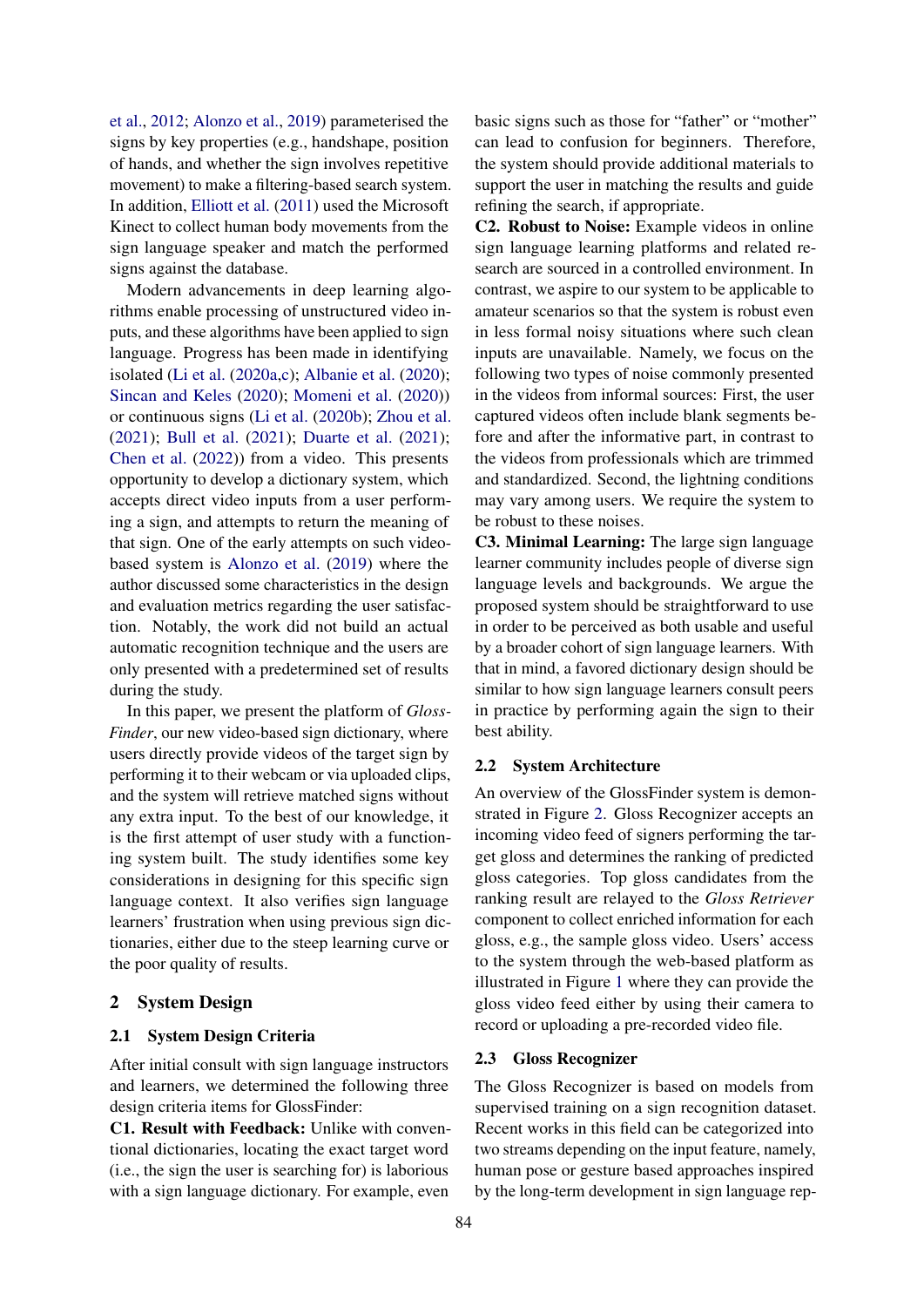<span id="page-2-0"></span>

Figure 1: A screenshot of GlossFinder. The top panel is for the input, with the left part being the real-time capture from a webcam or the user's pre-recorded video. The captured video is played to the right as a preview. After the system has made a prediction, the candidate glosses are displayed in the result panel at the bottom along (including example videos). (Faces have been blurred in this paper for privacy reasons.)

resentation [\(Wang et al.,](#page-7-18) [2010\)](#page-7-18), and recent works relying on deep learning and raw video frames [\(Li](#page-7-12) [et al.,](#page-7-12) [2020a;](#page-7-12) [Momeni et al.,](#page-7-15) [2020\)](#page-7-15). We observe that the recent video-based approaches report a higher top- $k$  accuracy, but in comparison the overall results from pose-based approaches are more consistent in retrieving visually similar examples which may be attributed to the sparsity of their pose input. To align with the aforementioned criteria of C1. Result with Feedback which promotes returning more similar signs for the user to examine, we construct a model of each kind and ensemble the results to retain the benefits of both.

Training Material: To facilitate building the recognition model for the model training, we adopt the public available WLASL dataset [\(Li et al.,](#page-7-12) [2020a\)](#page-7-12) with 2, 000 sign glosses performed by over 100 signers. This dataset ensures an average of 10.5 examples per sign to support sufficient supervision signals for the model training and vocabulary diversity for our user study.

Image-Based Model: We adopt the I3D networks pre-trained on the Kinetics dataset, considering their effectiveness on sign langauge recognition [\(Li et al.,](#page-7-13) [2020c\)](#page-7-13) and translation [\(Li et al.,](#page-7-16) [2020b\)](#page-7-16). The pre-trained backbone enjoys the robustness to varying video conditions, remedying the second noise covered in the criterion C2. Robust to Noise. We attach a projector on the representation features extracted from the I3D backbone network. The model is finetuned on the WLASL dataset, and achieves an accuracy of 60.21% at top-5, slightly better than those baselines reported in [Li](#page-7-12) [et al.](#page-7-12) [\(2020a\)](#page-7-12).

Pose-Based Model: The pose-based model inherits the setting from [\(Li et al.,](#page-7-12) [2020a\)](#page-7-12) by first extracting the body and 2D keypoints for each frame applying OpenPose [\(Cao et al.,](#page-6-8) [2019\)](#page-6-8). Considering that face and lip movements are less reliable in the training corpus WLASL, we only use keypoints of the main upper-body with the both hands. The concatenation of all 2D key point coordinates at each frames forms the input feature, before feeding to the Temporal Graph Convolution Networks (TGCN) [\(Li et al.,](#page-7-12) [2020a\)](#page-7-12). A complete graph is constructed by connecting all key points present in the input features and the TGCN model is trained by learning to aggregate information over this graph of key points.

Sliding Window Inference: Following the cri-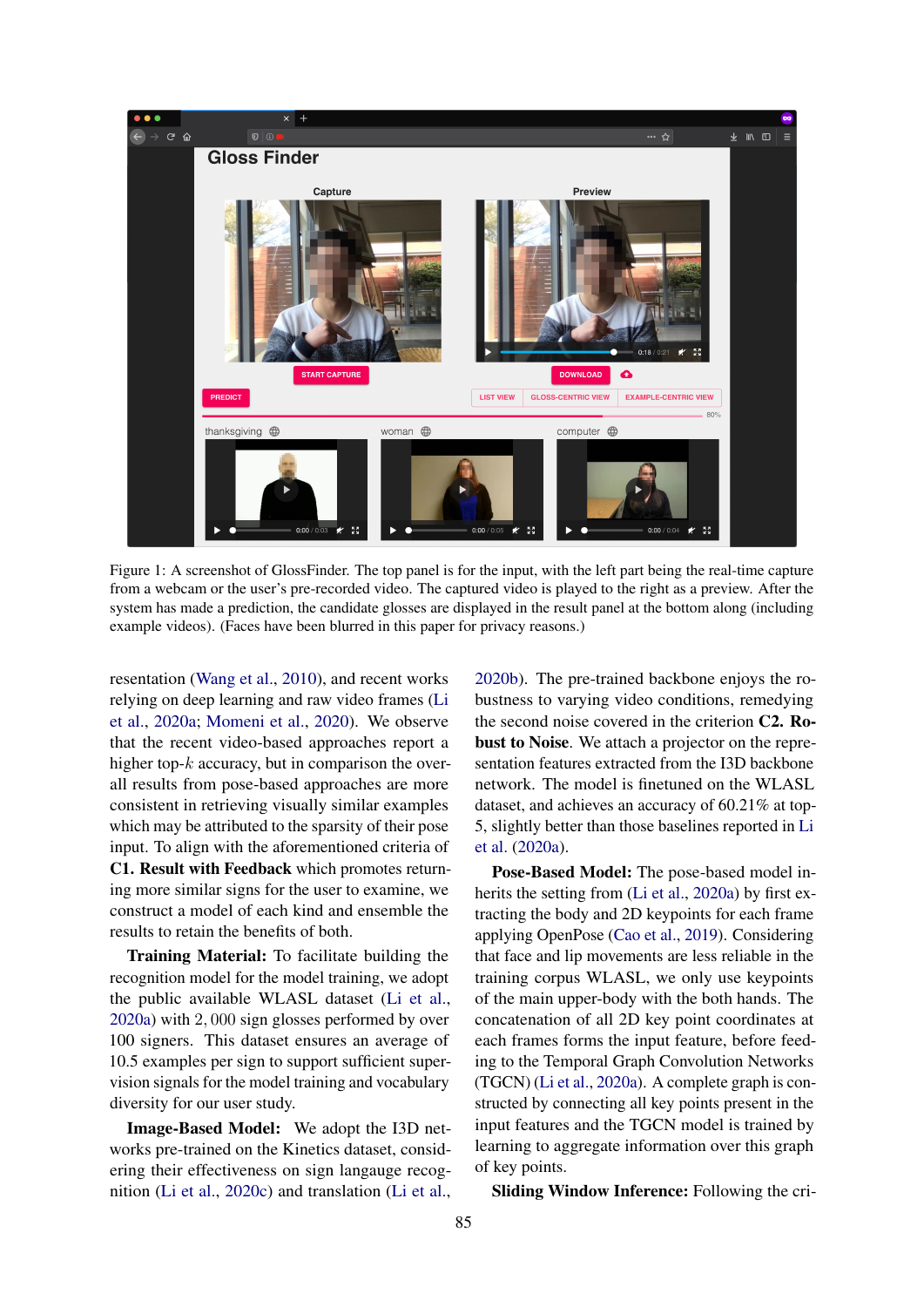<span id="page-3-0"></span>

Figure 2: An overview of the main components in GlossFinder. The Gloss Recognizer and Gloss Retriever components jointly generate the enriched view of gloss matches from the input sample video. (Faces have been blurred in this paper for privacy reasons.)

terion of C2. Robust to Noise, we incorporate a mechanism to cope with the commonly present short blank segments before and after the representative frames (e.g., users raising or putting down their hands). As demonstrated in Figure [2,](#page-3-0) We apply the recognition model over several continuous segments of a fixed length of time (sliding windows). As the model slides through the whole input, the result ranking of glosses is obtained from their maximum prediction in all segments. Intuitively, a gloss is predicted as present as long as it appears in any of the segment.

## 2.4 Gloss Retriever

The *Gloss retriever* component collects enriched information for the predicted glosses from *Gloss Recognizer*, including example videos and explanations. We first shortlist a few public ASL sources and construct a database of glosses with their examples in possible dialects. To avoid duplicate in the result, we only include video examples from the source with most examples present for each individual gloss, with the assumption that these ASL sources mostly include one example video for each dialect. The retriever component includes two result modes. The gloss-centric mode lists individual glosses in the predicted order, with one example video for each. The example-centric mode expands the result gloss with their varieties in the database, that is, a gloss with 3 variety videos will take 3 spots in the result list. The gloss-centric mode provides a clearer view of the gloss guesses from the model, while more freedom is given to the user

in example-centric mode to inspect examples and match them with their target in the memory.

#### 2.5 GlossFinder

Based on the criterion of C3. Minimal Learning, GlossFinder avoids any pre-defined parameters and the user is only prompted to give a video input of the target gloss, as illusrated in Figure [1.](#page-2-0) To start, the system guides the user to focus on their camera to capture a video of the target sign. The "capture" button toggles between the start and stop status during the recording. Whenever the stop status is reached, the recorded video is played in the preview window next to it for any adjustment. The preview window is also initialized with an example video to demonstrate the recommended camera position and hand placement. Once the user is satisfied with the recording, they will click the "Predict" button to issue the request to the back-end *Gloss Recognizer* and *Gloss Retriever* component for results. The "capture" button is disabled during the prediction with the progress bar below indicating the current status. Top predicted gloss candidates are then displayed in the result panel sitting in the bottom panel. Each candidate gloss is featured with some example videos from a professional signer so that the users can quickly compare with the one they are looking for.

### 3 User Evaluation

#### 3.1 Benchmark Systems

We include in our comparison the existing public available sign language dictionaries that can serve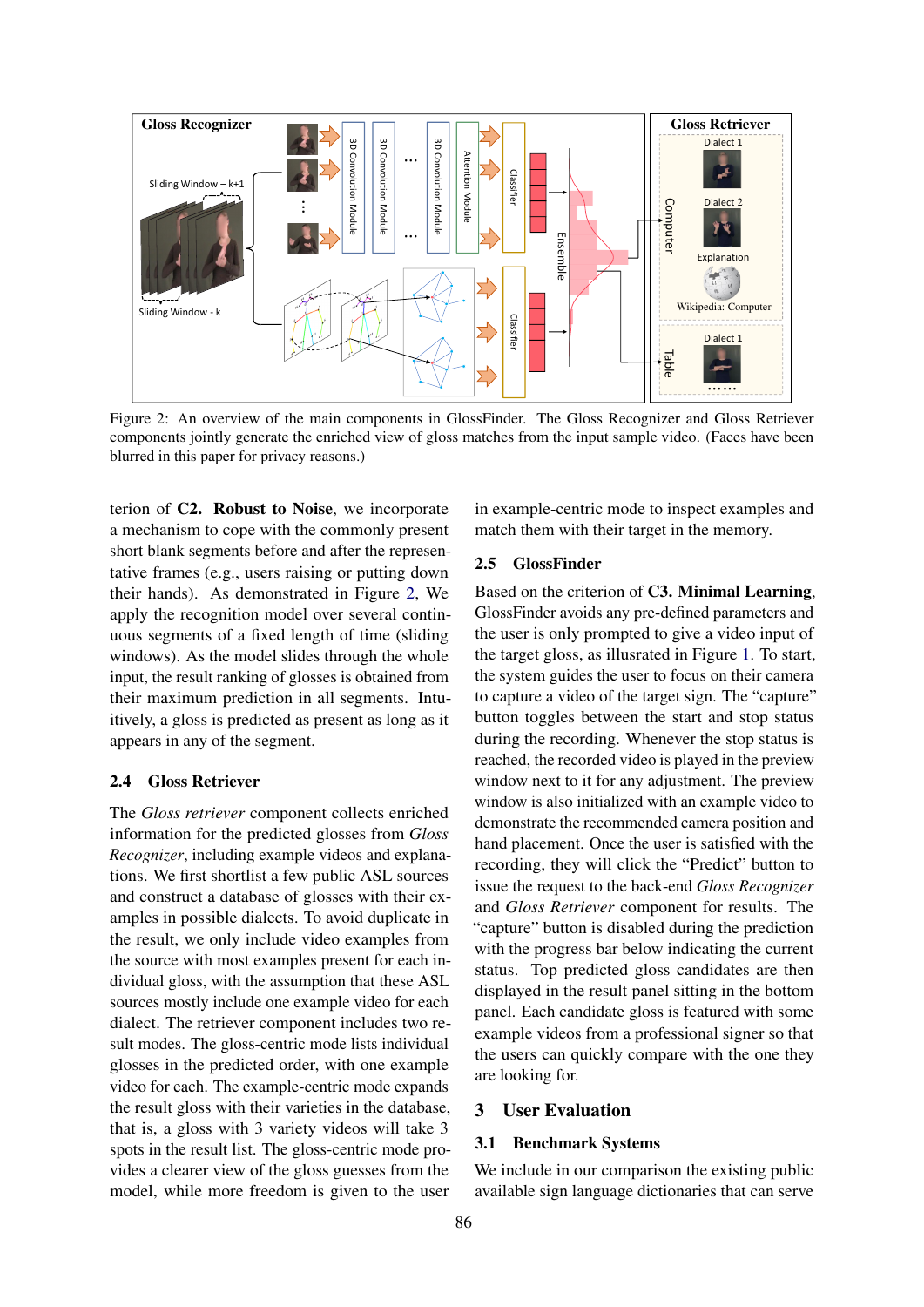<span id="page-4-1"></span>

Figure 3: The success rate for each participant P1-P10 in reaching the correct sign during the trials.

the purpose of search for glosses. They are mainly of two categories:

- List-based Dictionary: All supported glosses were listed in their alphabetic order or grouped by category. We adopted widely used Signing Savvy [\(Signing Savvy,](#page-7-9) [2021\)](#page-7-9) as the default one for participants, with the option of Hand-Speak [\(Lapiak,](#page-7-8) [1995\)](#page-7-8).
- Parameter-based Dictionary: The user was required to tick several parameters such as hand-shape to filter in the glosses. HandSpeak reverse dictionary [\(Lapiak,](#page-7-8) [1995\)](#page-7-8) was adopted in our study.

## 3.2 Research Ethics and Recruitment

Ethical approval (Protocol 2021/375) was obtained from the Human Research Ethics Committee of The Australian National University. Each participant provided written informed consent.

Acknowledging that the primary users of this study was sign language leaners, the selection criteria were set to adults of any level of sign language experience. Particularly, experienced sign language users were favored if they were not using ASL. As such, we were able to collect direct feedback from experienced sign language users without forcefully asking them to pretend knowing the target signs. All participation was voluntary to encourage both positive and negative feedback.

### 3.3 Interview Process

The evaluation of the system is conducted in a form of interview with the participants to collect both quantitative and qualitative results. Each participant is guided to try each of the 3 target systems to search for specific signs. They started by experimenting with up to 6 signs from a determined set we constructed based on the consideration of the gesture diversity. The participant also chose a few signs from the vocabulary at will. Within the trial, they are encouraged to play around the systems for

a few rounds to simulate the use of a dictionary. After some trials, they are asked to rate their satisfaction with the overall experience of interacting with the system, by taking into account both the quality of retrieved results and the support of the system to refine the search.

### 3.4 Participants

In total, 10 people participated in the study: 3 females and 7 males, and all in the age range of 20–40 years. The participants varied in their level of sign language experience. There were 3 intermediate sign language users with over 10 years of experience, of which 2 were attending professional jobs related to sign language interpretation. Additionally, there was 1 person having going through less than 1 year of systematic study, and 6 junior learners (a.k.a. beginners). All participants selfidentified themselves as hearing, and were learning sign language for work, family members, or of their personal interest.

### 3.5 Evaluation Results

In this section, we summarize the ratings of the target systems from the three aspects as described below:

Ratings of learning to use the system The listbased dictionary and GlossFinder received higher ratings for easy to learn. A post-hoc analysis was conducted by Wilcoxon Signed-Rank Test to examine the significance of difference in pairwise comparison. Particularly, the corrected p-value were 0.0065 for LB-PB, 0.0103 for GF-PB, and 0.[1](#page-4-0)025 for LB-GF $<sup>1</sup>$ . We considered the difference</sup> is significant for the parameter-based method to the other two.

Noticably, the ratings for both the parameterbased system and GlossFinder rose after the trials. For the parameter-based system, the participants

<span id="page-4-0"></span><sup>&</sup>lt;sup>1</sup>When it is not ambiguous, we will use the abbreviation of List-based (LB), Parameter-based (PB), and GlossFinder (GF) in reporting numeric results.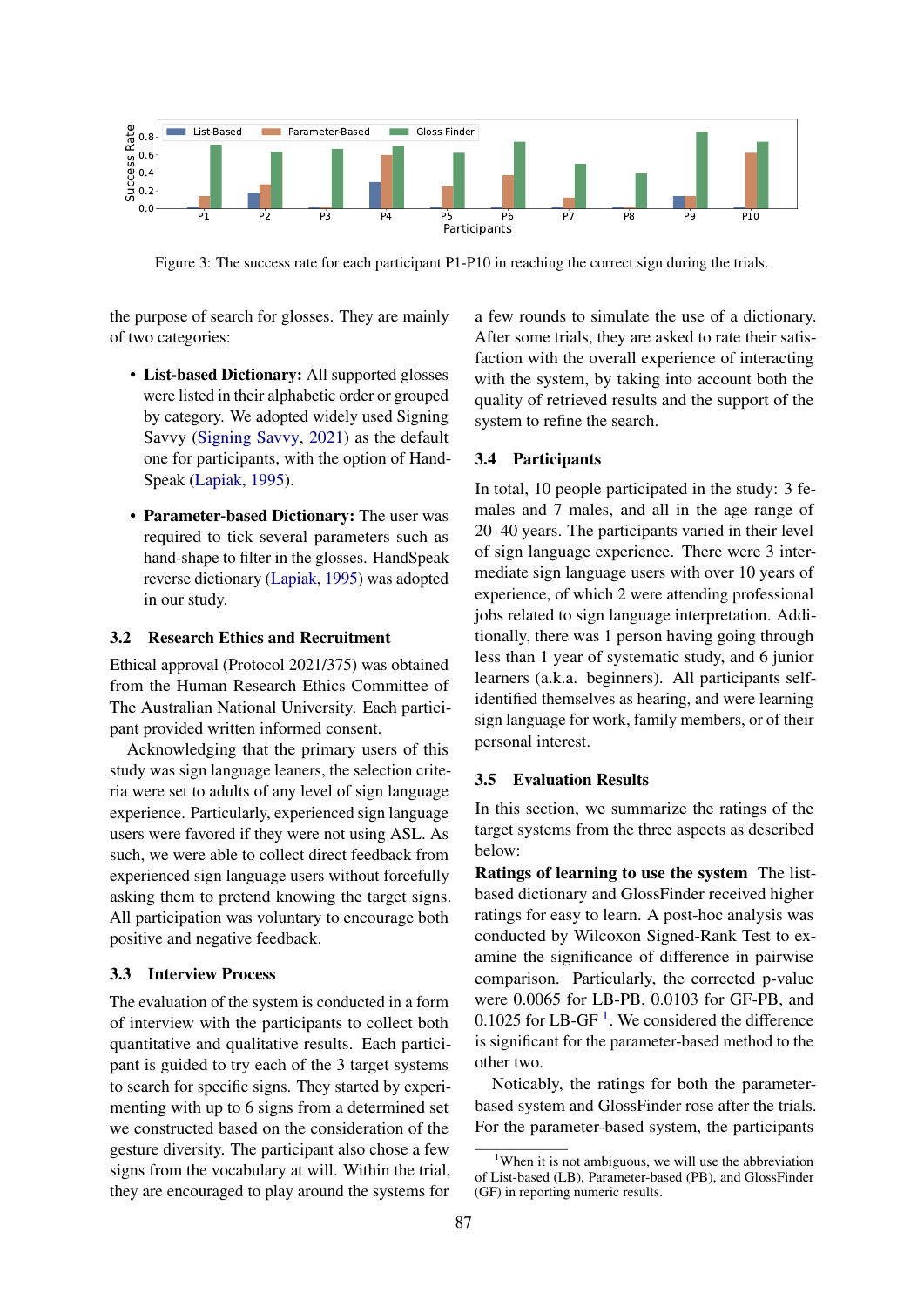

Figure 4: Ratings our participants gave to the benchmark systems during the trials. The rating for learning the system was collected both before and after the trial to cope with the bias from the system introduction and long-term effects of the user getting familiar with the system.

had a tendency to be less frustrated when realizing they did not have to always specify all the parameters at once. For example, participant (P5) struggled on several signs about their location parameter especially for signs involving large or circular movements such as "family". He decided to ignore the location in the following trials. In the meantime, the participants also showed more confidence in using GlossFidner as they got comfortable with using their camera. They also attributed the positive change to the capability of system to accommodate imprecise gestures and hand placement.

Ratings of using the system It was not surprising to see most participants quickly gave up using the List-based dictionary. Although some disagreement arose here, participants are giving a higher rating to GF in comparision to LB and PB. Similarly, Wilcoxon Signed-Rank Test was conducted to compare the pairwise significance of difference. The corrected p-values were 0.0069 for LB-PB, 0.0276 for GF-PB, and 0.0019 for GF-LB.

The Parameter-based system received controversial feedback among different groups. One of the intermediate signer had particularly used the system before and was reluctant to test it based on his previous experience. Junior learners showed a more optimistic view towards exploring the parameters. However, they reported strong depression over the minimal feedback the system was giving to them, which often confused them about if they were getting close to the target.

The participants expressed their favor to Gloss-Finder justified by the quality of results with the minimal effort. As pointed out by the participant P6, when he was searching for a sign (e.g., "travel", performed by circulating a hand with two fingers bent forwards) in practice, he might not have been certain if the two fingers should have been pointing

towards the front or up. This type of a local change led to less confidence in selecting the parameters. GlossFinder was less demanding on such preciseness. Some other testimonies focused on the interaction. As stressed for the parameter-based system, the users were not receiving feedback regarding their input. In contrast, they were able to compare against the gloss examples present in GlossFinder for possible matches. The participants said that the examples provided more than simply evidence for the correct match, but also guidance on how to proceed next if the target sign was not seen.

Success rate of search For quantitatively analyzing the system performance, we kept a record of the exact success rate for each trial of search during the interview, as the target sign was known to us. Detailed results can be found in Figure [3.](#page-4-1) For the list-based system, a success was defined as whenever the user clicks in the correct sign, no matter if they realized it is correct. It was extended for the parameter-based system to when the correct sign was in the first page of returned results (noticeably it was slightly favoring the system as the user might not be patient enough to examine all candidates even though they are certain with the correctness of parameters). For GlossFinder, we considered a success if the correct sign appears in the top-k results with  $k = 12$  for that was the maximum number of videos to display in a common monitor resolution without scrolling. As shown in Figure [3,](#page-4-1) the success rate correlated positively with the user rating on usability and was clearly favoring the GlossFinder system. The average success rate for LB, PB and GF are 6%, 25% and 66% respectively. Most participants succeeded in locating the correct sign with 1 or 2 rounds of trials possibly by capturing a new video. Only the experienced signers were able to use the list-based system by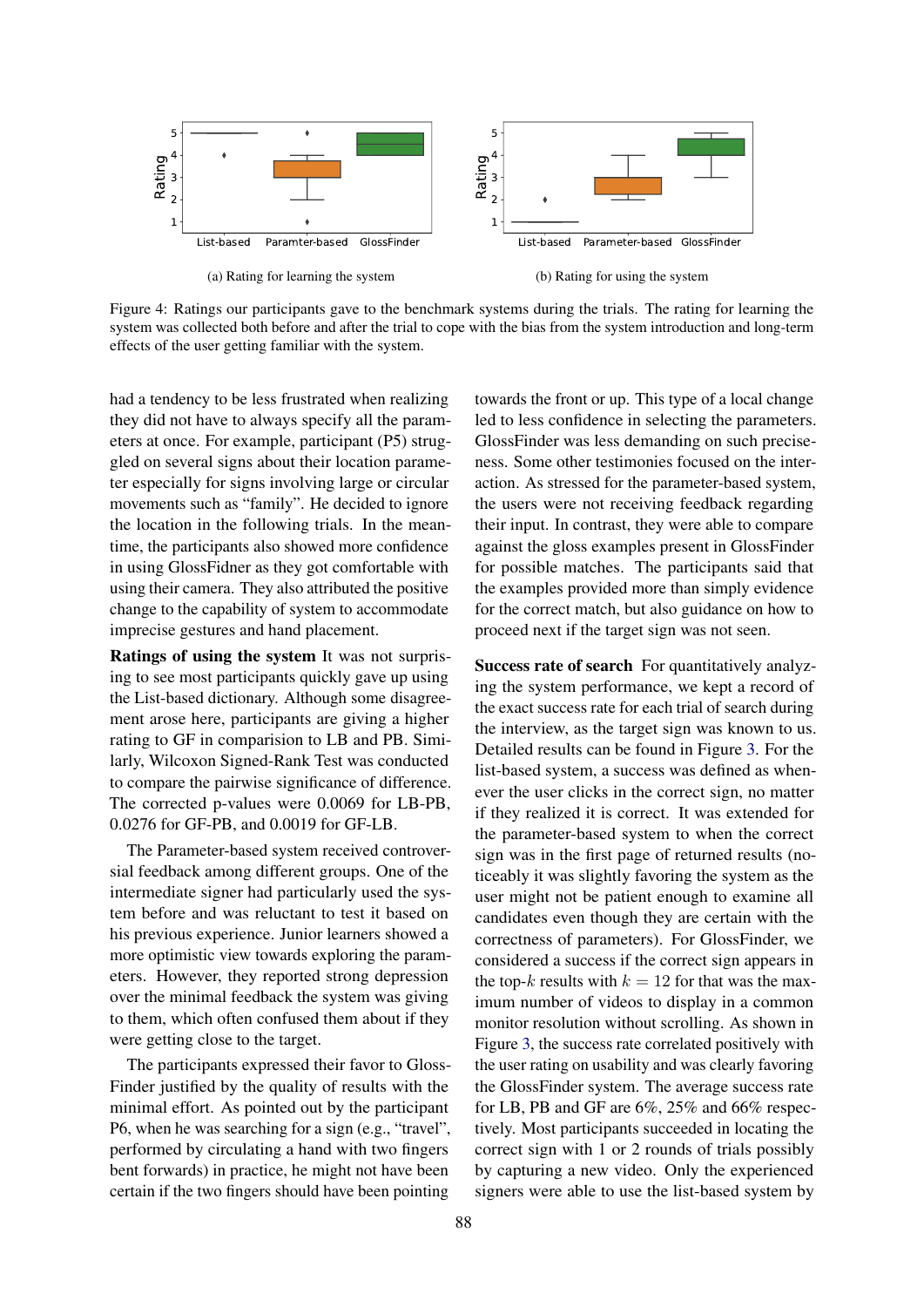relating the ASL sign here to the sign language they mastered and thus making a reasonable guess. In comparison, the results from the parameter-based system were relatively diverse, which unexpectedly was regardless of sign language experience. The testimony from participants of higher success rate suggested the method of only combining 2 parameters they were certain and brute force searching the candidates.

# 4 Conclusion

We construct, to the best of our knowledge, the first automatic sign dictionary digesting direct video capture as its inputs. Our user study validates the improved usability from the new system. The participants describe it as less demanding to learn in comparison to the existing parameter-based systems. Retrieved results are said to be more accurate and able to accommodate the varying video capture quality. Enriched results include example videos and explanations are agreed to largely help the user in correctly locating and refining the search. Overall, the reported success rate in reaching the searched sign is on average 66% from GlossFinder, significantly surpassing the benchmarks. We also conduct analysis to compare different views for presenting the results. It is favored by the participants for the system to include more examples of varieties even at the cost that less glosses can be shown in a single page. Our study strengthens the belief that the sign language dictionary design should be visual-based to imitate the practical form of actual sign language teaching and learning. We hope it can also motivate the related research to make sign language learning increasingly accessible to a broader community.

As one of the early attempts in building such system, we notice some limitations in the current study:

• The benchmark systems are comparatively weak, for which it is to blame the fact that sign language learners community is receiving insufficient support and no such stronger peers are public available. Existing systems are in majority made with voluntary contribution and limited in resource. While the incorporated benchmark systems are still receiving some positive feedback, stronger benchmarks are subject to encourage the participants to discover more places to improve in the current designs.

• The target audience of this study is set to general sign language learners, which is in concept a larger community covering DHH. We recruit people of both intermediate and junior level of sign knowledge to collect plausible data. Yet future research may be framed to be more customized for the DHH community. Space may still remain to improve based on their need.

## References

- <span id="page-6-4"></span>Samuel Albanie, Gül Varol, Liliane Momeni, Triantafyllos Afouras, Joon Son Chung, Neil Fox, and Andrew Zisserman. 2020. BSL-1K: Scaling up co-articulated sign language recognition using mouthing cues. In *ECCV*.
- <span id="page-6-2"></span>Oliver Alonzo, Abraham Glasser, and Matt Huenerfauth. 2019. Effect of automatic sign recognition performance on the usability of video-based search interfaces for sign language dictionaries. In *The 21st International ACM SIGACCESS Conference on Computers and Accessibility*, pages 56–67.
- <span id="page-6-1"></span>LLC ASLSearch. 2009. [Aslsearch.com.](http://www.aslsearch.com/)
- <span id="page-6-5"></span>Hannah Bull, Triantafyllos Afouras, Gül Varol, Samuel Albanie, Liliane Momeni, and Andrew Zisserman. 2021. Aligning subtitles in sign language videos. In *Proceedings of the IEEE/CVF International Conference on Computer Vision*, pages 11552–11561.
- <span id="page-6-8"></span>Zhe Cao, Gines Hidalgo, Tomas Simon, Shih-En Wei, and Yaser Sheikh. 2019. Openpose: realtime multiperson 2d pose estimation using part affinity fields. *IEEE Transactions on Pattern Analysis and Machine Intelligence*, 43(1):172–186.
- <span id="page-6-7"></span>Yutong Chen, Fangyun Wei, Xiao Sun, Zhirong Wu, and Stephen Lin. 2022. A simple multi-modality transfer learning baseline for sign language translation. *arXiv preprint arXiv:2203.04287*.
- <span id="page-6-0"></span>Jean Claude Corbeil and Ariane Archambault. 2006. *Merriam-Webster's Visual Dictionary*. Merriam Webster.
- <span id="page-6-6"></span>Amanda Duarte, Shruti Palaskar, Lucas Ventura, Deepti Ghadiyaram, Kenneth DeHaan, Florian Metze, Jordi Torres, and Xavier Giro-i Nieto. 2021. How2sign: a large-scale multimodal dataset for continuous american sign language. In *Proceedings of the IEEE/CVF Conference on Computer Vision and Pattern Recognition*, pages 2735–2744.
- <span id="page-6-3"></span>Ralph Elliott, Helen Cooper, Eng-Jon Ong, John Glauert, Richard Bowden, and François Lefebvre-Albaret. 2011. Search-by-example in multilingual sign language databases. In *2nd Intl. Workshop on Sign Language Translation and Avatar Technology (SLTAT)*.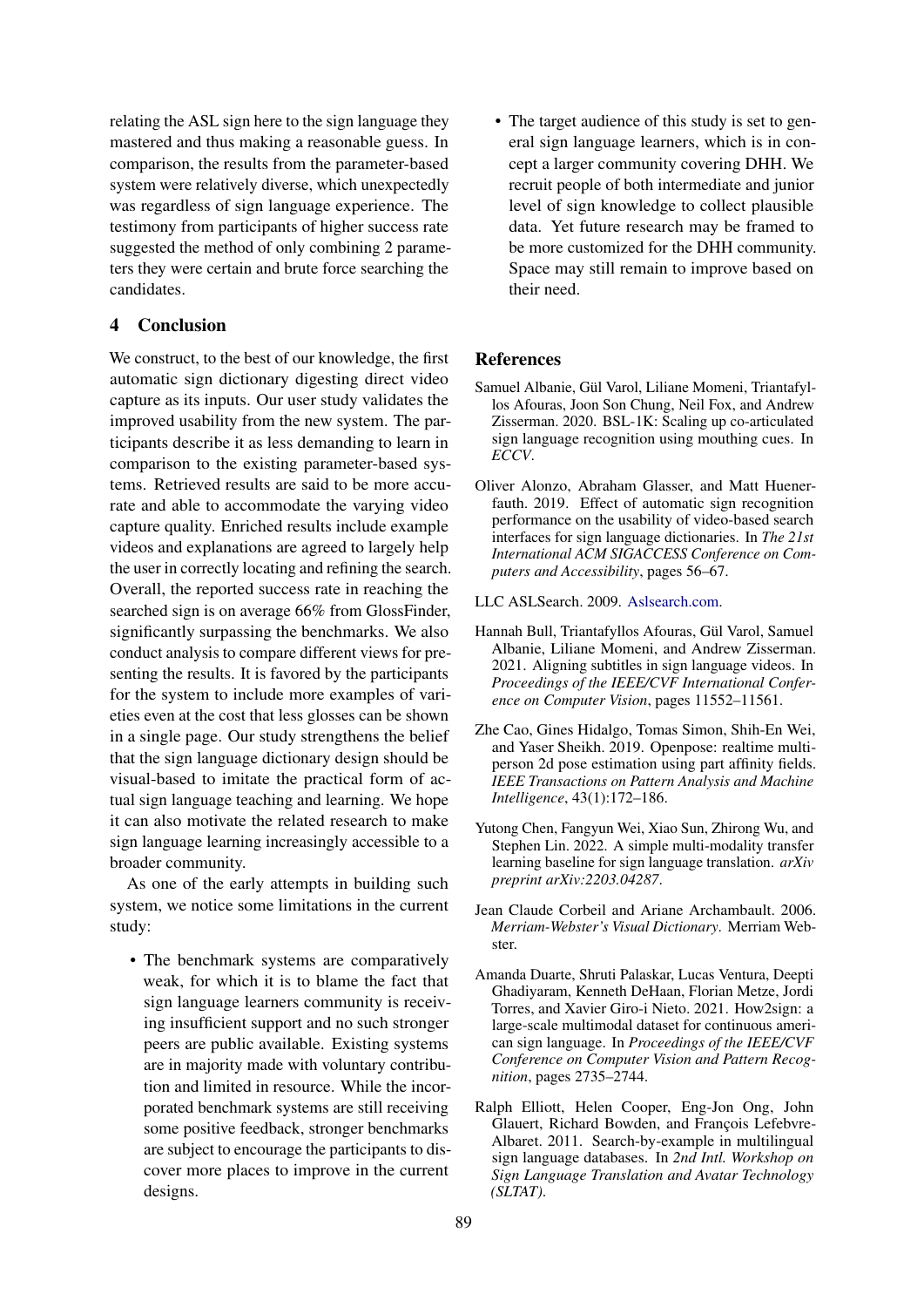- <span id="page-7-1"></span>David Goldberg, Dennis Looney, and Natalia Lusin. 2015. Enrollments in languages other than english in united states institutions of higher education, fall 2013. In *Modern Language Association*. ERIC.
- <span id="page-7-4"></span>Jiahui Hou, Xiang-Yang Li, Peide Zhu, Zefan Wang, Yu Wang, Jianwei Qian, and Panlong Yang. 2019. Signspeaker: A real-time, high-precision smartwatchbased sign language translator. In *The 25th Annual International Conference on Mobile Computing and Networking*, pages 1–15.
- <span id="page-7-8"></span>Jolanta Lapiak. 1995. Sign language • asl dictionary | handspeak. <https://www.handspeak.com/>.
- <span id="page-7-7"></span>Vera Laska. 1993. The macmillan visual dictionary (book review). *International Journal on World Peace*, 10(4):107.
- <span id="page-7-2"></span>Seungyon Lee, Valerie Henderson, Harley Hamilton, Thad Starner, Helene Brashear, and Steven Hamilton. 2005. A gesture-based american sign language game for deaf children. In *CHI'05 Extended Abstracts on Human Factors in Computing Systems*, pages 1589– 1592.
- <span id="page-7-12"></span>Dongxu Li, Cristian Rodriguez, Xin Yu, and Hongdong Li. 2020a. Word-level deep sign language recognition from video: A new large-scale dataset and methods comparison. In *Proceedings of the IEEE/CVF Winter Conference on Applications of Computer Vision*, pages 1459–1469.
- <span id="page-7-6"></span>Dongxu Li, Chenchen Xu, Liu Liu, Yiran Zhong, Rong Wang, Lars Petersson, and Hongdong Li. 2021. Transcribing natural languages for the deaf via neural editing programs. *arXiv preprint arXiv:2112.09600*.
- <span id="page-7-16"></span>Dongxu Li, Chenchen Xu, Xin Yu, Kaihao Zhang, Benjamin Swift, Hanna Suominen, and Hongdong Li. 2020b. Tspnet: Hierarchical feature learning via temporal semantic pyramid for sign language translation. *Advances in Neural Information Processing Systems*, 33:12034–12045.
- <span id="page-7-13"></span>Dongxu Li, Xin Yu, Chenchen Xu, Lars Petersson, and Hongdong Li. 2020c. Transferring cross-domain knowledge for video sign language recognition. In *Proceedings of the IEEE/CVF Conference on Computer Vision and Pattern Recognition*, pages 6205– 6214.
- <span id="page-7-15"></span>Liliane Momeni, Gul Varol, Samuel Albanie, Triantafyllos Afouras, and Andrew Zisserman. 2020. Watch, read and lookup: learning to spot signs from multiple supervisors. In *Proceedings of the Asian Conference on Computer Vision*.
- <span id="page-7-11"></span>Carol Neidle, Ashwin Thangali, and Stan Sclaroff. 2012. Challenges in development of the american sign language lexicon video dataset (asllvd) corpus. In *5th Workshop on the Representation and Processing of Sign Languages: Interactions between Corpus and Lexicon, LREC*. Citeseer.
- <span id="page-7-5"></span>Brian Scassellati, Jake Brawer, Katherine Tsui, Setareh Nasihati Gilani, Melissa Malzkuhn, Barbara Manini, Adam Stone, Geo Kartheiser, Arcangelo Merla, Ari Shapiro, et al. 2018. Teaching language to deaf infants with a robot and a virtual human. In *Proceedings of the 2018 CHI Conference on Human Factors in Computing Systems*, pages 1–13.
- <span id="page-7-3"></span>Jacob Schioppo, Zachary Meyer, Diego Fabiano, and Shaun Canavan. 2019. Sign language recognition: Learning american sign language in a virtual environment. In *Extended Abstracts of the 2019 CHI Conference on Human Factors in Computing Systems*, pages 1–6.
- <span id="page-7-9"></span>LLC Signing Savvy. 2021. [Signing savvy | asl sign](https://www.signingsavvy.com/) [language video dictionary.](https://www.signingsavvy.com/)
- <span id="page-7-14"></span>Ozge Mercanoglu Sincan and Hacer Yalim Keles. 2020. Autsl: A large scale multi-modal turkish sign language dataset and baseline methods. *IEEE Access*, 8:181340–181355.
- <span id="page-7-10"></span>Richard A Tennant, Marianne Gluszak, and Marianne Gluszak Brown. 1998. *The American sign language handshape dictionary*. Gallaudet University Press.
- <span id="page-7-18"></span>Haijing Wang, Alexandra Stefan, Sajjad Moradi, Vassilis Athitsos, Carol Neidle, and Farhad Kamangar. 2010. A system for large vocabulary sign search. In *European Conference on Computer Vision*, pages 342–353. Springer.

<span id="page-7-0"></span>WHO. 2021. [Deafness and hearing loss.](https://www.who.int/news-room/fact-sheets/detail/deafness-and-hearing-loss)

<span id="page-7-17"></span>Hao Zhou, Wengang Zhou, Weizhen Qi, Junfu Pu, and Houqiang Li. 2021. Improving sign language translation with monolingual data by sign back-translation. In *Proceedings of the IEEE/CVF Conference on Computer Vision and Pattern Recognition*, pages 1316– 1325.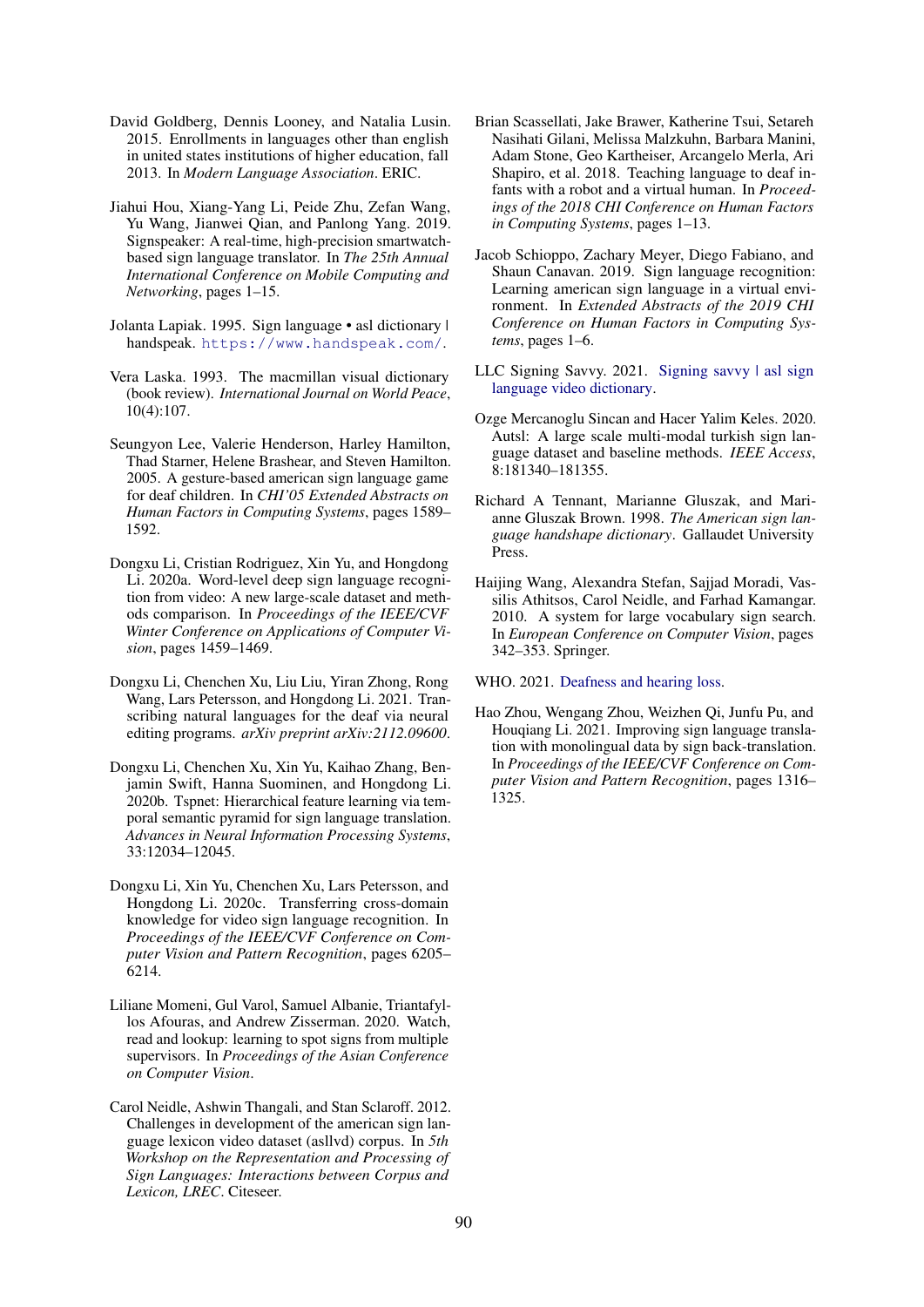## A Testimony and Discussion

We extend the semi-structured open discussion with the participants on the general thoughts about sign language dictionary.

# What should be the input format for a sign language dictionary?

Strong preference is given by the participants towards a rather simple input format to use the dictionary. One surprising finding is that despite experienced users are able to understand better the specification required in the parameter-based system (e.g. to choose the correct handshape and hand location), they also show stronger concerns over the capability as less-structured and more-composite signs are taken into scope (e.g. signs involving different movements from both hands). Junior sign learners show neutral altitude to learning the parameterbased system but it is also stressed by them the challenge they faced in understanding the parameters without further instruction.

It is hard to know the clear definition of these parameters. Like now I feel I have to try each of these as they all look legitimate. (P5)

Imaging a sign I don't know, maybe I won't really remember the gestures exactly but just a rough idea. (P6)

The participants express their favor towards the video capture used by GlossFinder for its nature correspondence to how people learn from peers. One improvement suggested is on the fact that both the interface and input require hand movements, i.e., they have to click the button and place the hand back to perform the sign. The future design may incorporate other UI elements to help the user focus on performing the sign. Examples include gesture-based UI input and foot controller.

It would be cool if I can get all things done just by gestures. (P10)

One thing raised by the experienced signer P2 is:

> What are the things the system is looking at? ... Is it reading my lip as well? (P2)

As discussed in Section [2,](#page-1-0) the lip input is purposely dropped because of the inconsistency of quality and we want to prevent the model from

accidentally learning to overfit to the lip-reading instead of the gesture. However, P2 pointed out that lip movement can be crucial in determining some of the signs, potentially a factor to consider in future development.

# What should the dictionary show as the result?

Consensus is made by the participants on the advantage of displaying example videos:

> I can guess the meaning of some of these signs as I know them in another (sign language). I have no idea what other people would do if they only see the glosses in English (text). (P2)

> It becomes immediate now I know I find it. (P9)

In the meantime, future work is suggested on improving the order among variety examples for each individual gloss in the example-centric view. The matched glosses are ranked by confidence but the examples within each gloss are not. The result can be more reasonable if it can ensure the matched varieties to appear higher.

In addition, GlossFinder retrieves a fixed number of examples each time. It is argued that the number should adapt to cases for a clearer view.

> Some signs have many similar examples and it is good you show all of them. Just I feel like there may not always be so many similar glosses to show, and you see the later examples in the result become less meaningful. (P10)

# As a language learning tool, what else should a dictionary have?

Since the primary audience of dictionary is language learners. We encourage the participants to think what can be improved from this perspective. A major point raised is that the dictionary may provide guidance on improving their sign. Even in case the dictionary retrieved the correct gloss, it is said:

> If you can put a confidence score for my recording, it sort of tells if I now remember it correctly. (P4)

A more sophisticated design may incorporate more instructions than the a score.